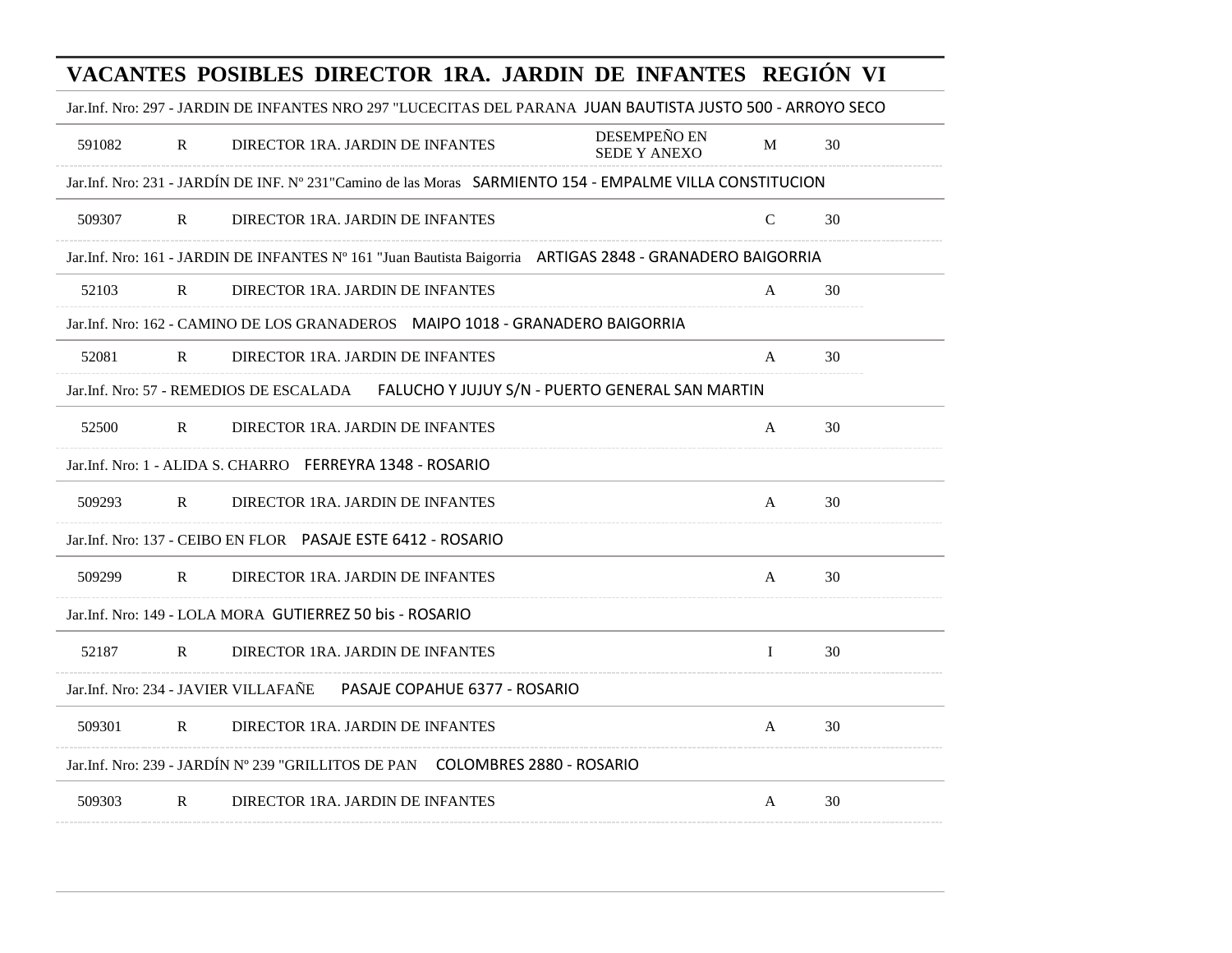### Jar.Inf. Nro: 249 - JARDIN DE INFANTES Nro 249 "Héroes de Malvinas Cnel. BIEDMA 5204 - ROSARIO

| 509304                              | R            | DIRECTOR 1RA. JARDIN DE INFANTES                                                                           | A            | 30 |    |
|-------------------------------------|--------------|------------------------------------------------------------------------------------------------------------|--------------|----|----|
| Jar.Inf. Nro: $261 - JARDIN No 261$ |              | CABAL 919 BIS - ROSARIO                                                                                    |              |    |    |
| 509305                              | $\mathbf{R}$ | DIRECTOR 1RA. JARDIN DE INFANTES                                                                           | A            | 30 |    |
|                                     |              | Jar.Inf. Nro: 27 - MERCEDITAS DE SAN MARTIN    SARMIENTO 4431 - ROSARIO                                    |              |    |    |
| 52685                               | $\mathbb{R}$ | DIRECTOR 1RA. JARDIN DE INFANTES                                                                           | A            | 30 |    |
|                                     |              | Jar.Inf. Nro: 279 - Nº JARDIN DE INFANTES NUCLEADO 279<br>MONTEVIDEO 6720 - ROSARIO                        |              |    |    |
| 531874                              | $\mathsf{R}$ | DIRECTOR 1RA. JARDIN DE INFANTES                                                                           | $\mathsf{A}$ | 30 |    |
|                                     |              |                                                                                                            |              |    |    |
|                                     |              | Jar.Inf. Nro: 296 - JARDIN DE INFANTES Nro 296 "Mafalda      CULLEN 1145 Bis - ROSARIO                     |              |    |    |
| 590440                              | R            | DIRECTOR 1RA. JARDIN DE INFANTES                                                                           | A            |    | 30 |
|                                     |              | Jar.Inf. Nro: 329 - JARDIN DE INFANTES NUCLEADO NRO 329 VICENTE MEDINA 5610 - ROSARIO (Estación El Gaucho) |              |    |    |
| 49117                               | $\mathbb{R}$ | DIRECTOR 1RA. JARDIN DE INFANTES                                                                           | $\bf{I}$     |    | 30 |
|                                     |              | Jar.Inf. Nro: 38 - MAGDALENA GUEMES<br>BOULEVARD AVELLANEDA 941 - ROSARIO                                  |              |    |    |
| 52653                               | $\mathbb{R}$ | DIRECTOR 1RA. JARDIN DE INFANTES                                                                           | A            |    | 30 |
|                                     |              |                                                                                                            |              |    |    |
| Jar. Inf. Nro: 44 - ARCO IRIS       |              | PASAJE BEMPORAT 7135 - ROSARIO                                                                             |              |    |    |
| 509294                              | R            | DISP. 518/16: ITINERA EN<br>DIRECTOR 1RA. JARDIN DE INFANTES<br><b>SEDE Y ANEXO</b>                        | A            |    | 30 |
|                                     |              | ALEM 2701 - ROSARIO<br>Jar.Inf. Nro: 51 - CONSTANCIO C. VIGIL                                              |              |    |    |
| 52556                               | $\mathbb{R}$ | DIRECTOR 1RA. JARDIN DE INFANTES                                                                           | A            |    | 30 |
|                                     |              | Jar.Inf. Nro: 53 - DRA. SARA FAISAL - AVENIDA FRANCIA Y ACEVEDO - ROSARIO                                  |              |    |    |
| 52536                               | R            | DIRECTOR 1RA. JARDIN DE INFANTES                                                                           | M            |    | 30 |

 $\overline{\phantom{a}}$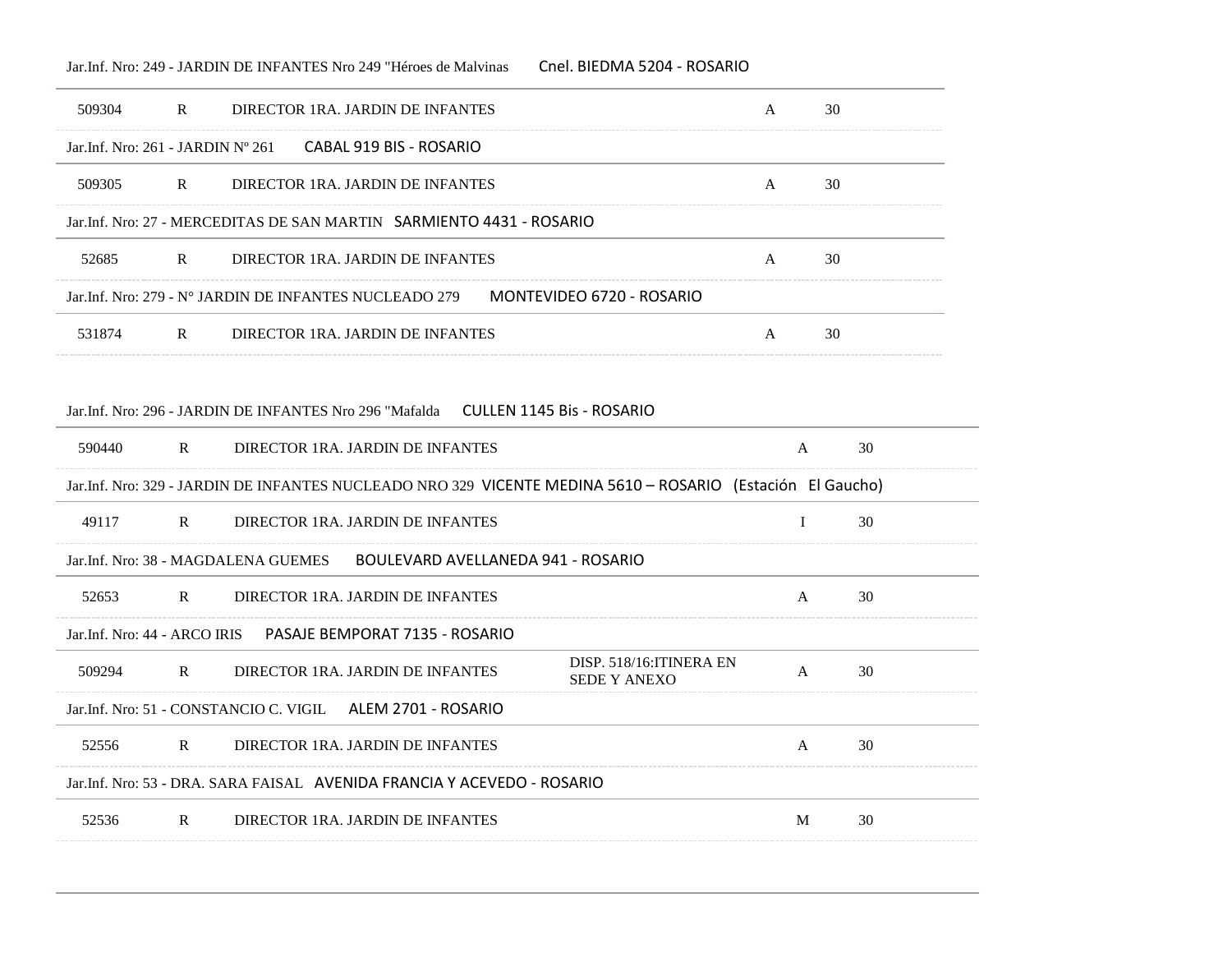## Jar.Inf. Nro: 55 - GUSTAVO COCHET : BOULEVAR SEGUI 107 bis - ROSARIO

| 509295                        | R            | DIRECTOR 1RA. JARDIN DE INFANTES                                                                         | M            | 30 |
|-------------------------------|--------------|----------------------------------------------------------------------------------------------------------|--------------|----|
|                               |              | CASTAGNINO 582 - ROSARIO<br>Jar.Inf. Nro: 62 - JOSE NICOLAS PUCCIO                                       |              |    |
| 509296                        | $\mathbb{R}$ | DIRECTOR 1RA. JARDIN DE INFANTES                                                                         | A            | 30 |
|                               |              | Jar. Inf. Nro: 65 - Jardín de Infantes Nucleado Nº 65 "EL CEIBO DE ANAHI<br><b>GARZON 3550 - ROSARIO</b> |              |    |
| 52449                         | R            | DIRECTOR 1RA. JARDIN DE INFANTES                                                                         | M            | 30 |
| Jar.Inf. Nro: 74 - INTI HUASI |              | BRANDAZZA 2893 - ROSARIO                                                                                 |              |    |
| 52379                         | R            | DIRECTOR 1RA. JARDIN DE INFANTES                                                                         | M            | 30 |
|                               |              | AYALA GAUNA 8049 - ROSARIO<br>Jar. Inf. Nro: 79 - PEDACITO DE PATRIA                                     |              |    |
| 52360                         | $\mathbf{R}$ | DIRECTOR 1RA. JARDIN DE INFANTES                                                                         | M            | 30 |
|                               |              | Jar. Inf. Nro: 81 - JARDIN DE INFANTES NRO 81 "LOS ZORZALES"<br>WHITE 7687 - ROSARIO                     |              |    |
| 52321                         | $\mathbb{R}$ | DIRECTOR 1RA. JARDIN DE INFANTES                                                                         | A            | 30 |
|                               |              | Jar.Inf. Nro: 83 - COMPLEJO ED. ESPERANZA     OVIDIO LAGOS CHALET 2 4250 - ROSARIO                       |              |    |
| 52304                         | $\mathbb{R}$ | DIRECTOR 1RA. JARDIN DE INFANTES                                                                         | A            | 30 |
|                               |              | Jar. Inf. Nro: 24 - SAN FRANCISCO DE ASIS<br>AVENIDA SAN MARTIN 806 - SAN LORENZO                        |              |    |
| 52688                         | R            | DIRECTOR 1RA. JARDIN DE INFANTES                                                                         | $\mathbf{I}$ | 30 |
|                               |              | Jar.Inf. Nro: 236 - DR. RAÚL MALATESTA<br>MARMOL 2991 - VILLA GOBERNADOR GALVEZ                          |              |    |
| 509302                        | R            | DIRECTOR 1RA. JARDIN DE INFANTES                                                                         | $\bf{I}$     | 30 |
|                               |              | Jar.Inf. Nro: 290 - Jardín de Infantes N° 290 "SOLES DEL PARANÁ<br>PIAZZA 320 - VILLA GOBERNADOR GALVEZ  |              |    |
| 532468                        | R            | DIRECTOR 1RA. JARDIN DE INFANTES<br><b>SEDE Y NUCLEO</b>                                                 | M            | 30 |
|                               |              | GARCIA GONZALEZ 2475 - VILLA GOBERNADOR GALVEZ<br>Jar.Inf. Nro: 310 - JARDIN DE INFANTES NRO 310         |              |    |
| 611860                        | $\mathbb{R}$ | DIRECTOR 1RA. JARDIN DE INFANTES                                                                         | A            | 30 |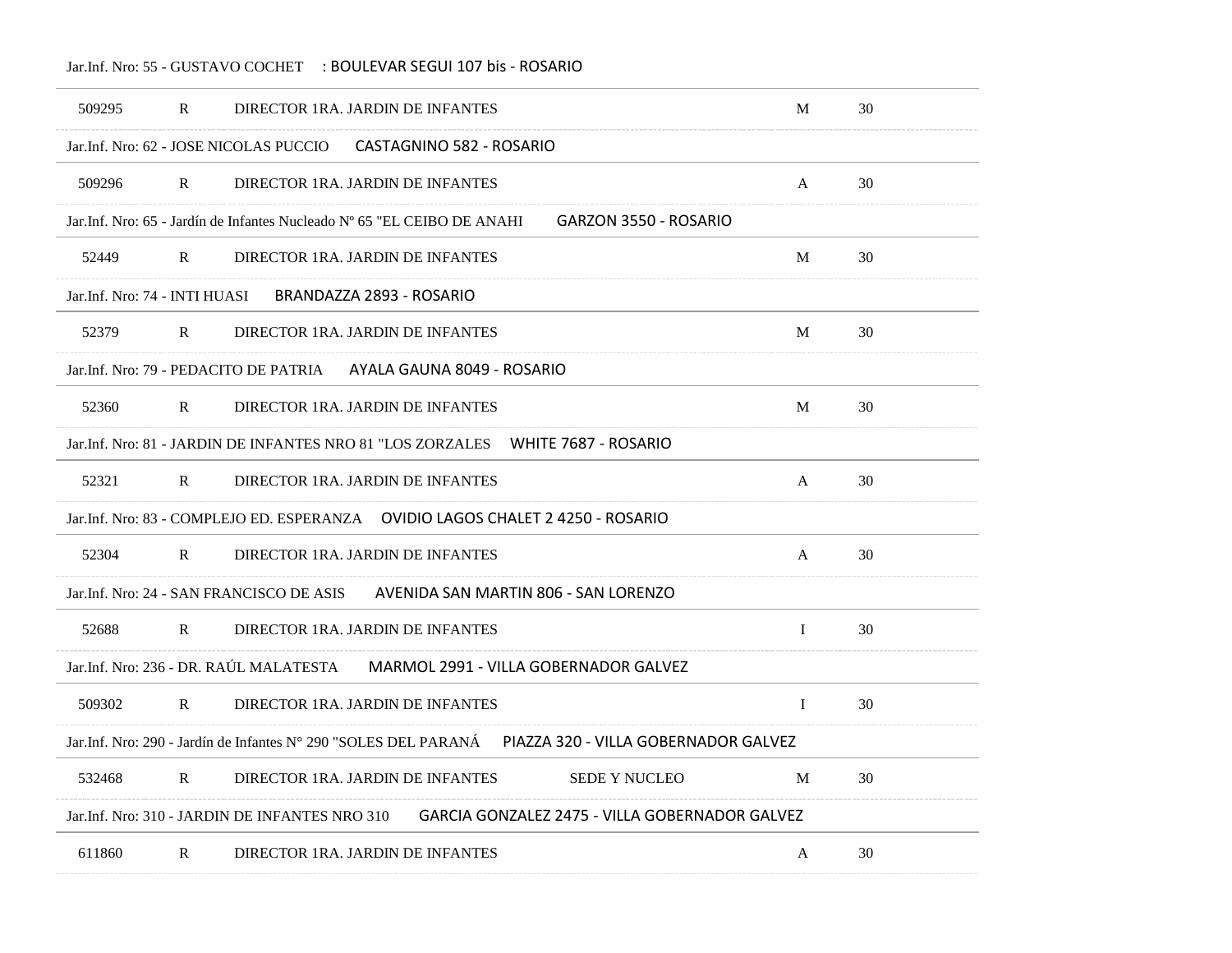## **VACANTES POSIBLES DIRECTOR 2DA. JARDIN INFANTES REGION VI**

|        |              | Jar.Inf. Nro: 253 - JARDIN Nro 253 "Río Marrón SAN JUAN 2213 - GRANADERO BAIGORRIA                   |               |    |
|--------|--------------|------------------------------------------------------------------------------------------------------|---------------|----|
| 648581 | $\mathbf{R}$ | DIRECTOR 2DA. JARDIN INFANTES                                                                        | A             | 30 |
|        |              | Jar.Inf. Nro: 209 - NOEMÍ FONTANA LA PAZ 5117 - ROSARIO                                              |               |    |
| 52412  | $\mathbf{R}$ | DIRECTOR 2DA. JARDIN INFANTES                                                                        | $\mathcal{C}$ | 30 |
|        |              | Jar.Inf. Nro: 228 - JARDÍN NUCLEADO Nº 228 "Flor del Jacarandá TALIA 1244 - ROSARIO                  |               |    |
| 54073  | $\mathbf{R}$ | DIRECTOR 2DA. JARDIN INFANTES                                                                        | M             | 30 |
|        |              | Jar.Inf. Nro: 235 - JARDÍN NUCLEADO Nº 235 "CANCIÓN DEL JACARANDÁ PASAJE ADRIAN 1940 - ROSARIO       |               |    |
| 54130  | $\mathbb{R}$ | DIRECTOR 2DA. JARDIN INFANTES<br>sede y nucleos                                                      | $\mathsf{C}$  | 30 |
|        |              | Jar.Inf. Nro: 238 - JARDÍN DE INFANTES Nro 238 "La Cigarra TENIENTE AGNETA 2150 - ROSARIO            |               |    |
| 54154  | $\mathbf{R}$ | DIRECTOR 2DA. JARDIN INFANTES                                                                        | $\bf{I}$      | 30 |
|        |              | WARNES 1002 - ROSARIO<br>Jar.Inf. Nro: 259 - JARDIN Nro. 259 "Libertad e Independencia               |               |    |
| 49438  | $\mathbf{R}$ | DIRECTOR 2DA. JARDIN INFANTES                                                                        | $\bf{I}$      | 30 |
|        |              | Jar.Inf. Nro: 311 - JARDIN DE INFANTES NUCLEADO NRO 311 "PUENTE DE ILUSIÓN<br>: MENNA 2221 - ROSARIO |               |    |
| 735122 | $\mathbb{R}$ | DIRECTOR 2DA. JARDIN INFANTES                                                                        | $\mathbf C$   | 30 |
|        |              | Jar.Inf. Nro: 318 - JARDÍN DE INFANTES NRO 318  PASAJE 1754 NRO 2218 - ROSARIO Santa Lucia           |               |    |
| 648528 | $\mathbb{R}$ | DIRECTOR 2DA. JARDIN INFANTES                                                                        | $\mathbf{A}$  | 30 |
|        |              | Jar.Inf. Nro: 41 - DOLORES DABAT GUTEMBERG 2157 - ROSARIO                                            |               |    |
| 52632  | $\mathbf{R}$ | DIRECTOR 2DA. JARDIN INFANTES                                                                        | $\mathbf{A}$  | 30 |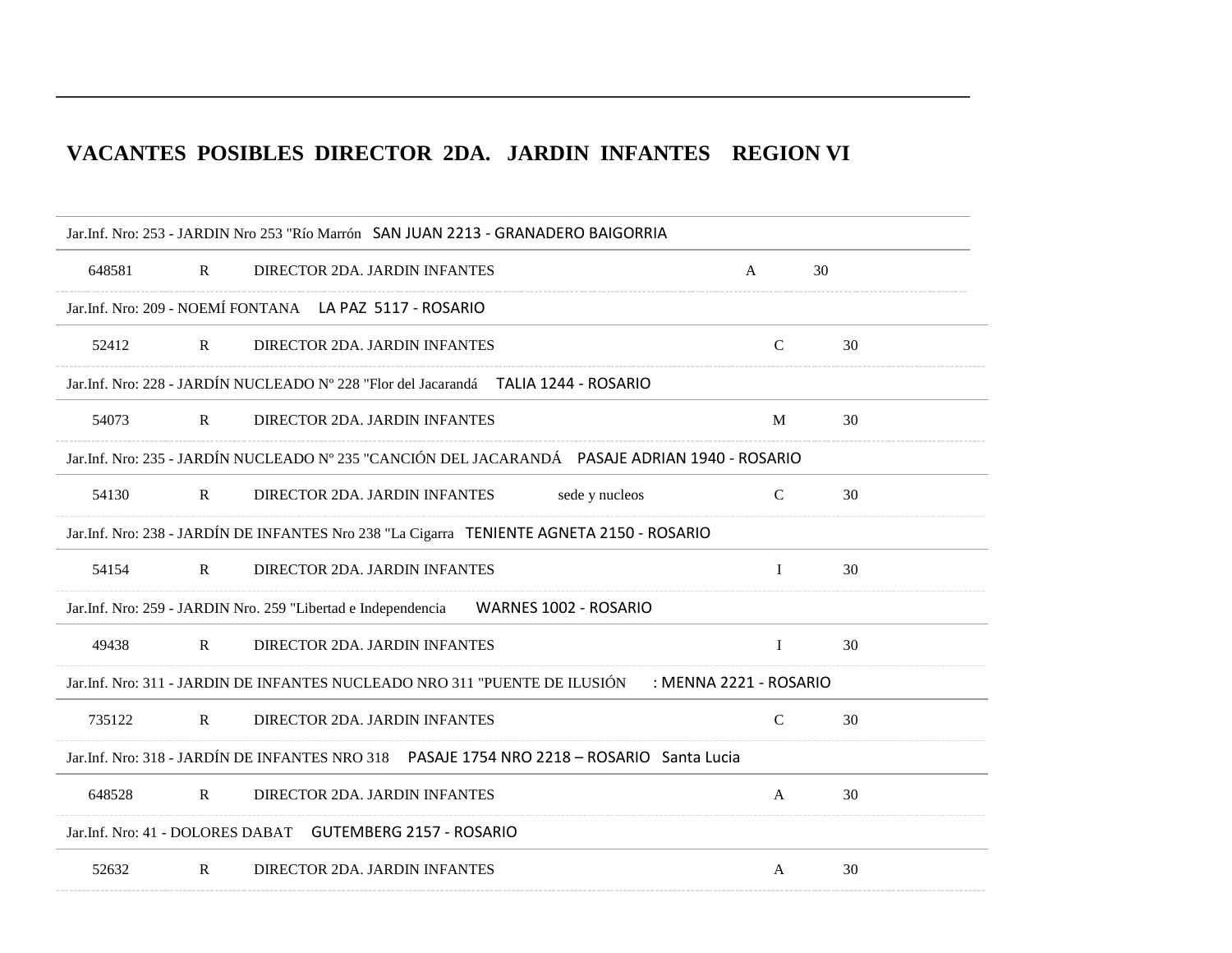#### Jar.Inf. Nro: 63 - JUANA DE IBARBOUROU SAN LORENZO 8002 - ROSARIO

| 509358 | $\mathbb{R}$ | DIRECTOR 2DA. JARDIN INFANTES                                                  | A                                                                                                         |               | 30 |
|--------|--------------|--------------------------------------------------------------------------------|-----------------------------------------------------------------------------------------------------------|---------------|----|
|        |              | Jar Jnf. Nro: 175 - JARDÍN Nº 175 "El Tambor de Tacuarí"                       | RIONDO 1337 - SAN LORENZO                                                                                 |               |    |
| 617471 | $\mathbf{R}$ | DIRECTOR 2DA. JARDIN INFANTES                                                  |                                                                                                           | $\mathcal{C}$ | 30 |
|        |              | Jar. Inf. Nro: 151 - JARDIN NUCLEADO Nº 151 CHILE 938 bis - VILLA CONSTITUCION |                                                                                                           |               |    |
| 52167  | $\mathbf{R}$ | DIRECTOR 2DA. JARDIN INFANTES                                                  |                                                                                                           | $\mathcal{C}$ | 30 |
|        |              | Jar. Inf. Nro: 49 - LOS GURISES SABIN 2610 - VILLA CONSTITUCION                |                                                                                                           |               |    |
| 52566  | $\mathbb{R}$ | DIRECTOR 2DA. JARDIN INFANTES                                                  |                                                                                                           |               | 30 |
|        |              |                                                                                | Jar. Inf. Nro: 244 - JARDIN DE INF. N° 244 "JUANITO LAGUNA GARCIA GONZALEZ 2475 - VILLA GOBERNADOR GALVEZ |               |    |
| 617487 | R            | DIRECTOR 2DA. JARDIN INFANTES                                                  |                                                                                                           | $\mathsf{A}$  | 30 |
|        |              |                                                                                |                                                                                                           |               |    |

# **VACANTES DIRECTOR 2DA. JARDIN INFANTES - F.V. REGION VI**

|        | Jar.Inf. Nro: 297 - JARDIN DE INFANTES NRO 297 "LUCECITAS DEL PARANA JUAN BAUTISTA JUSTO 500 - ARROYO SECO |                                                         |                                     |  |    |
|--------|------------------------------------------------------------------------------------------------------------|---------------------------------------------------------|-------------------------------------|--|----|
| 591083 | R                                                                                                          | DIRECTOR 2DA. JARDIN INFANTES - F.V.                    | <b>DESEMPENO EN</b><br>SEDE Y ANEXO |  | 30 |
|        |                                                                                                            | Jar. Inf. Nro: 3 - EL NOGAL MITRE BIS 330 - ARROYO SECO |                                     |  |    |
| 52723  | R                                                                                                          | DIRECTOR 2DA. JARDIN INFANTES - F.V.                    |                                     |  | 30 |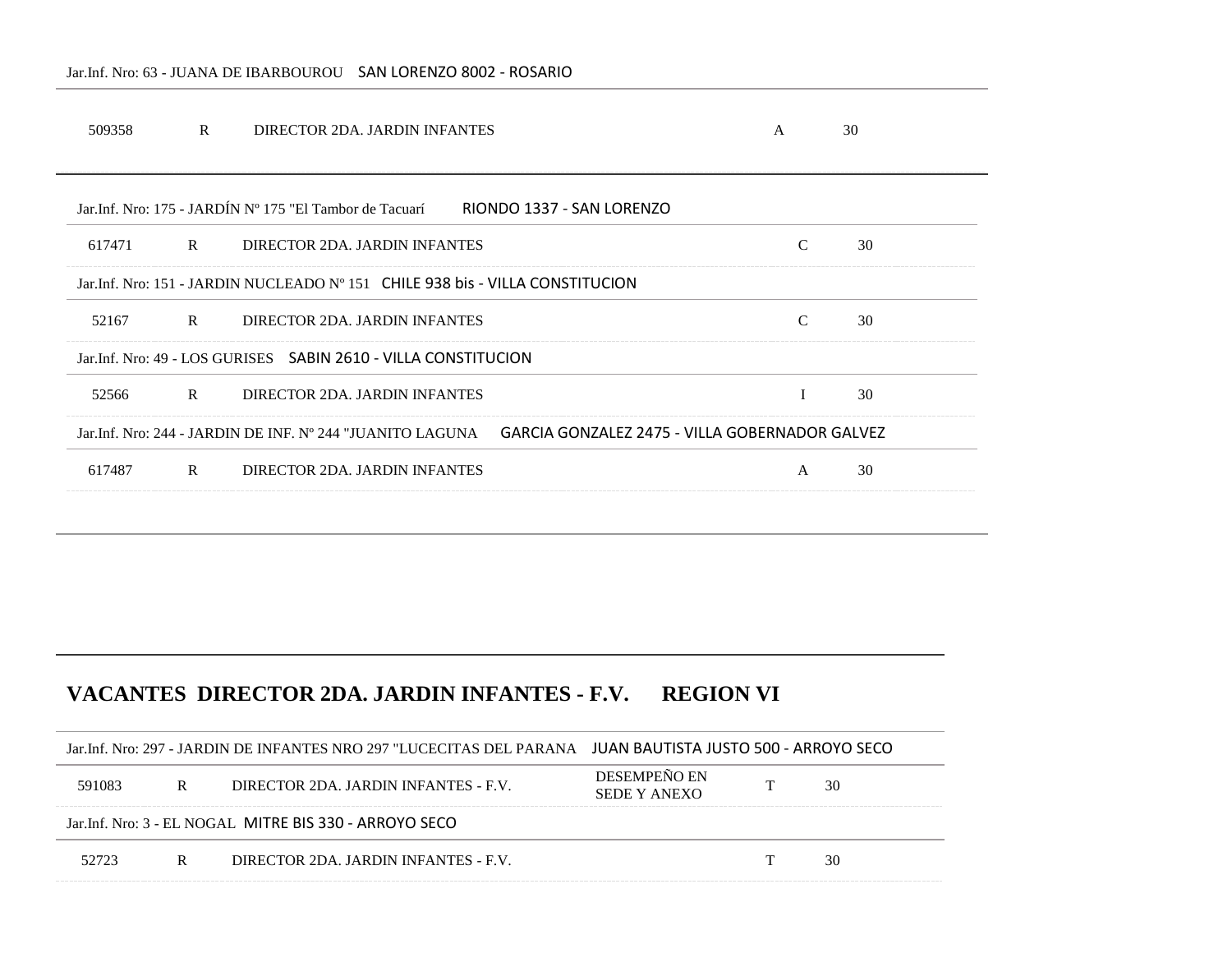|                                    |              | Jar.Inf. Nro: 231 - JARDÍN DE INF. Nº 231 "Camino de las Moras SARMIENTO 154 - EMPALME VILLA CONSTITUCION |             |    |
|------------------------------------|--------------|-----------------------------------------------------------------------------------------------------------|-------------|----|
| 54095                              | $\mathbf{R}$ | DIRECTOR 2DA. JARDIN INFANTES - F.V.                                                                      | $\mathbf C$ | 30 |
|                                    |              | Jar.Inf. Nro: 57 - REMEDIOS DE ESCALADA FALUCHO Y JUJUY S/N - PUERTO GENERAL SAN MARTIN                   |             |    |
| 52499                              | $\mathbf{R}$ | DIRECTOR 2DA. JARDIN INFANTES - F.V.                                                                      | A           | 30 |
|                                    |              | Jar.Inf. Nro: 1 - ALIDA S. CHARRO FERREYRA 1348 - ROSARIO                                                 |             |    |
| 52739                              | R            | DIRECTOR 2DA. JARDIN INFANTES - F.V.                                                                      | A           | 30 |
|                                    |              | Jar. Inf. Nro: 137 - CEIBO EN FLOR PASAJE ESTE 6412 - ROSARIO                                             |             |    |
| 52219                              | R            | DIRECTOR 2DA. JARDIN INFANTES - F.V.                                                                      | A           | 30 |
|                                    |              | Jar.Inf. Nro: 148 - JARDIN N° 148 "ALTA EN EL CIELO BOLONIA 4793 - ROSARIO                                |             |    |
| 52201                              | $\mathbb{R}$ | DIRECTOR 2DA. JARDIN INFANTES - F.V.                                                                      | A           | 30 |
|                                    |              | Jar.Inf. Nro: 234 - JAVIER VILLAFAÑE<br>PASAJE COPAHUE 6377 - ROSARIO                                     |             |    |
| 54121                              | R            | DIRECTOR 2DA. JARDIN INFANTES - F.V.                                                                      | A           | 30 |
|                                    |              | Jar.Inf. Nro: 239 - JARDÍN Nº 239 "GRILLITOS DE PAN       COLOMBRES 2880 - ROSARIO                        |             |    |
| 54167                              | $\mathbf{R}$ | DIRECTOR 2DA. JARDIN INFANTES - F.V.                                                                      | A           | 30 |
|                                    |              |                                                                                                           |             |    |
|                                    |              | Cnel. BIEDMA 5204 - ROSARIO<br>Jar. Inf. Nro: 249 - JARDIN DE INFANTES Nro 249 "Héroes de Malvinas"       |             |    |
| 509363                             | $\mathbb{R}$ | DIRECTOR 2DA. JARDIN INFANTES - F.V.                                                                      | A           | 30 |
| Jar. Inf. Nro: 261 - JARDIN Nº 261 |              | CABAL 919 BIS - ROSARIO                                                                                   |             |    |
| 48408                              | R            | DIRECTOR 2DA. JARDIN INFANTES - F.V.                                                                      | A           | 30 |
|                                    |              | MONTEVIDEO 6720 - ROSARIO<br>Jar. Inf. Nro: 279 - Jardín de Infantes Nucleado N° 279                      |             |    |
| 589525                             | R            | DIRECTOR 2DA. JARDIN INFANTES - F.V.                                                                      | A           | 30 |
|                                    |              | Jar.Inf. Nro: 296 - JARDIN DE INFANTES Nro 296 "Mafalda - CULLEN 1145 Bis - ROSARIO                       |             |    |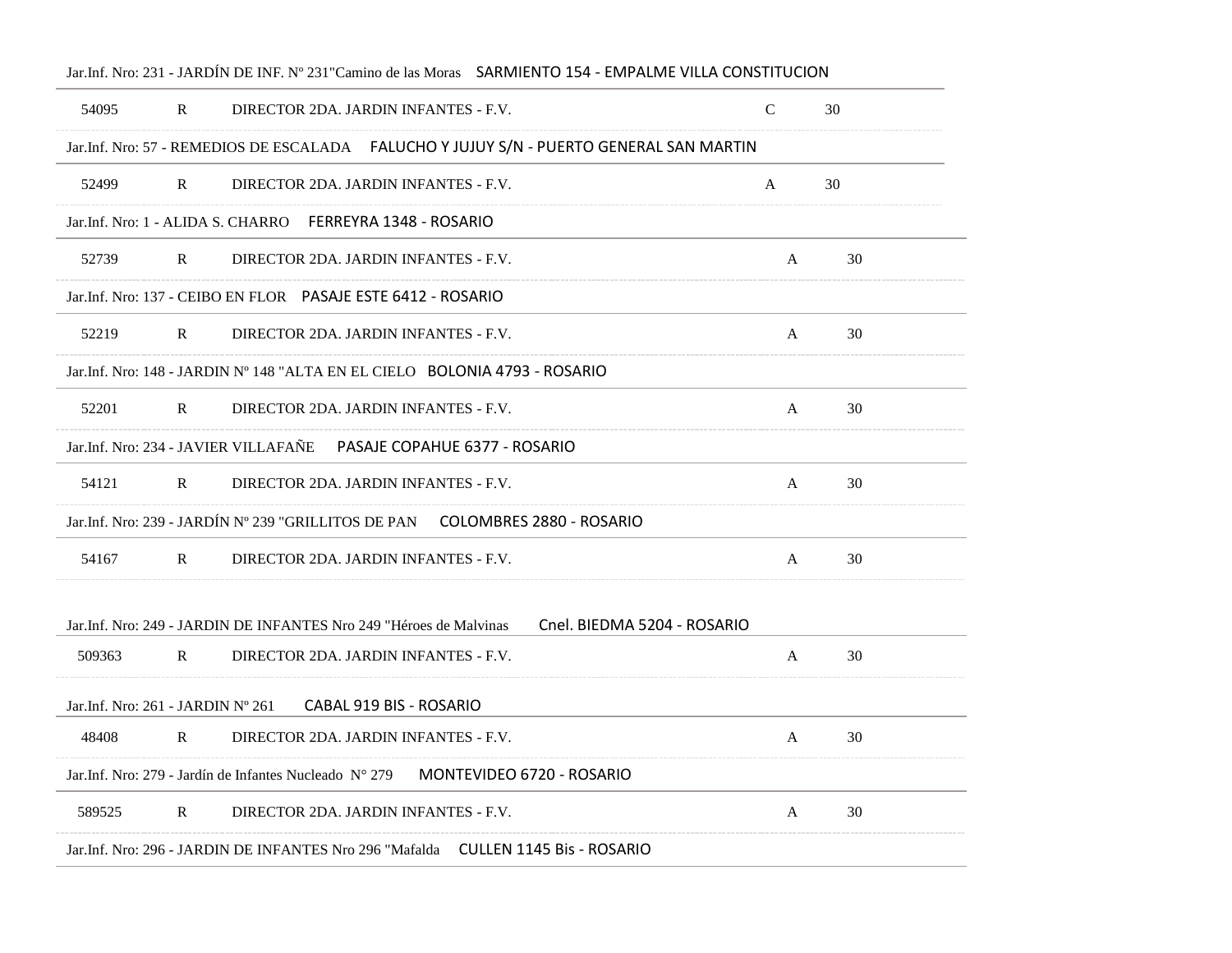| 590441<br>R                                             | DIRECTOR 2DA. JARDIN INFANTES - F.V.                                                          |                                                                | A  | 30 |
|---------------------------------------------------------|-----------------------------------------------------------------------------------------------|----------------------------------------------------------------|----|----|
|                                                         | Jar. Inf. Nro: 329 - JARDIN DE INFANTES NUCLEADO NRO 329 VICENTE MEDINA 5610 - ROSARIO        |                                                                |    |    |
| 49116<br>R                                              | DIRECTOR 2DA. JARDIN INFANTES - F.V.                                                          |                                                                | A  | 30 |
| Jar.Inf. Nro: 38 - MAGDALENA GUEMES                     | BOULEVARD AVELLANEDA 941 - ROSARIO                                                            |                                                                |    |    |
| 52652<br>R                                              | DIRECTOR 2DA. JARDIN INFANTES - F.V.                                                          |                                                                | A  | 30 |
| Jar. Inf. Nro: 44 - ARCO IRIS                           | PASAJE BEMPORAT 7135 - ROSARIO                                                                |                                                                |    |    |
| 52597<br>R                                              | DIRECTOR 2DA. JARDIN INFANTES - F.V.                                                          | DISP. N°518/16:<br><b>ITINERANTE EN SEDE Y</b><br><b>ANEXO</b> | A  | 30 |
| Jar.Inf. Nro: 53 - DRA. SARA FAISAL                     | AVENIDA FRANCIA Y ACEVEDO - ROSARIO                                                           |                                                                |    |    |
| 52535<br>$\mathbb{R}$                                   | DIRECTOR 2DA. JARDIN INFANTES - F.V.                                                          |                                                                | A  | 30 |
| Jar.Inf. Nro: 55 - GUSTAVO COCHET                       | : BOULEVAR SEGUI 107 bis - ROSARIO                                                            |                                                                |    |    |
| 52516<br>$\mathbb{R}$                                   | DIRECTOR 2DA. JARDIN INFANTES - F.V.                                                          |                                                                | T  | 30 |
|                                                         | Jar.Inf. Nro: 65 - Jardín de Infantes Nucleado Nº 65 "EL CEIBO DE ANAHI GARZON 3550 - ROSARIO |                                                                |    |    |
| 52448<br>$\mathbb{R}$                                   | DIRECTOR 2DA. JARDIN INFANTES - F.V.                                                          |                                                                | M  | 30 |
| Jar.Inf. Nro: 66 - SOLDADO ARGENTINO                    | LAPRIDA 1145 - ROSARIO                                                                        |                                                                |    |    |
| 52432<br>$\mathbb{R}$                                   | DIRECTOR 2DA. JARDIN INFANTES - F.V.                                                          |                                                                | A  | 30 |
| Jar. Inf. Nro: 74 - INTI HUASI BRANDAZZA 2893 - ROSARIO |                                                                                               |                                                                |    |    |
| 52378<br>R                                              | DIRECTOR 2DA. JARDIN INFANTES - F.V.                                                          |                                                                | A  | 30 |
| Jar. Inf. Nro: 79 - PEDACITO DE PATRIA                  | AYALA GAUNA 8049 - ROSARIO                                                                    |                                                                |    |    |
| 52359<br>R                                              | DIRECTOR 2DA. JARDIN INFANTES - F.V.                                                          |                                                                | T. | 30 |
| Jar.Inf. Nro: 80 - RIO PARANA                           | CLAVEL 7246 - ROSARIO                                                                         |                                                                |    |    |
| 52337<br>$\mathbb{R}$                                   | DIRECTOR 2DA. JARDIN INFANTES - F.V.                                                          |                                                                | T  | 30 |
|                                                         | Jar.Inf. Nro: 81 - JARDIN DE INFANTES NRO 81 "LOS ZORZALES WHITE 7687 - ROSARIO               |                                                                |    |    |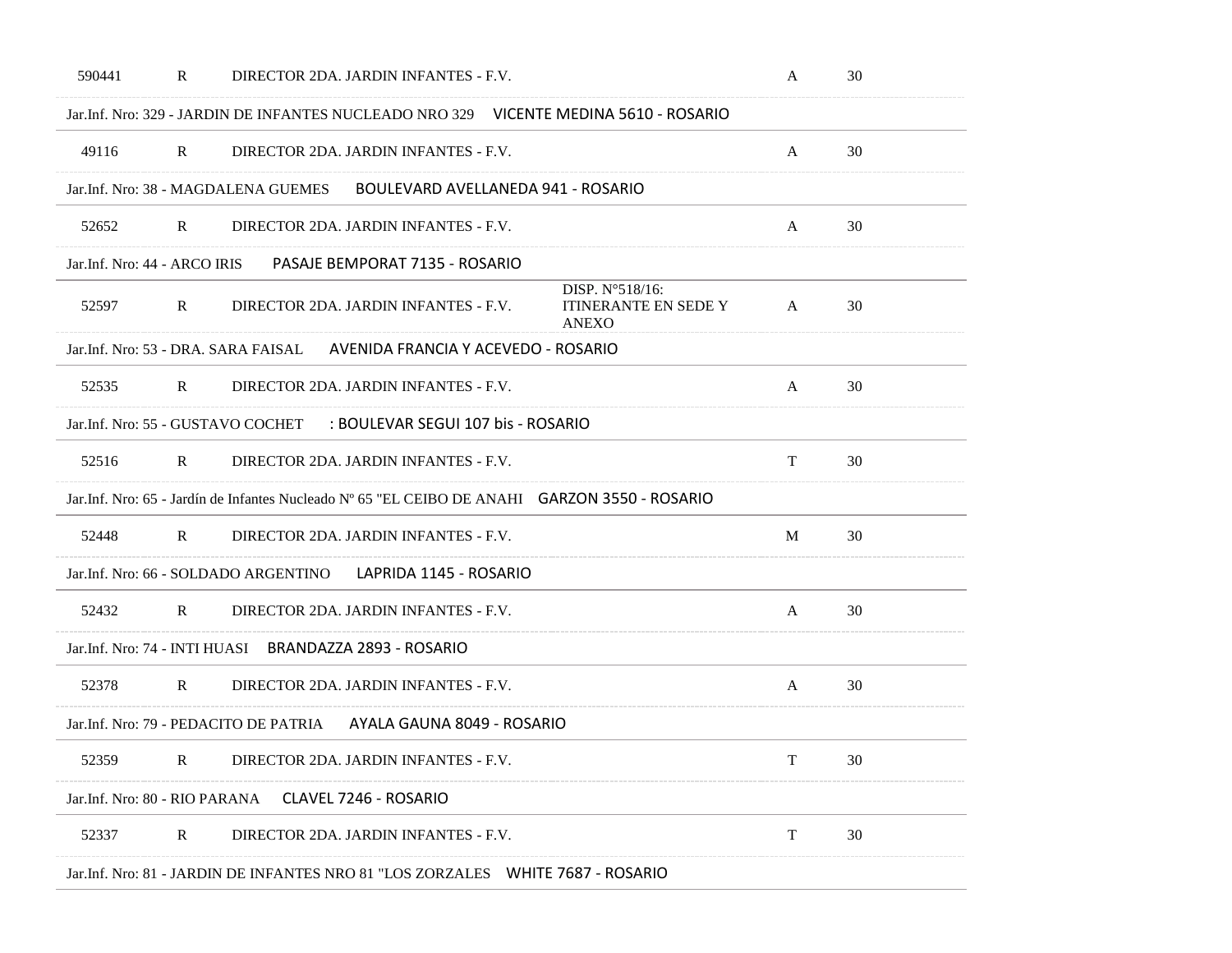| 52320  | $\mathbf{R}$ | DIRECTOR 2DA. JARDIN INFANTES - F.V.                                                                             | A            | 30 |
|--------|--------------|------------------------------------------------------------------------------------------------------------------|--------------|----|
|        |              | Jar. Inf. Nro: 83 - COMPLEJO ED. ESPERANZA — OVIDIO LAGOS CHALET 2 4250 - ROSARIO                                |              |    |
| 52303  | $\mathbb{R}$ | DIRECTOR 2DA. JARDIN INFANTES - F.V.                                                                             | T            | 30 |
|        |              | Jar. Inf. Nro: 24 - SAN FRANCISCO DE ASIS AVENIDA SAN MARTIN 806 - SAN LORENZO                                   |              |    |
| 52687  | $\mathbb{R}$ | DIRECTOR 2DA. JARDIN INFANTES - F.V.                                                                             | $\mathsf{A}$ | 30 |
|        |              | : RIVADAVIA 1756 - VILLA GOBERNADOR GALVEZ<br>Jar. Inf. Nro: 156 - JARDIN de INFANTES N° 156 "Lucero del Paraná" |              |    |
| 52137  | $\mathbf{R}$ | DIRECTOR 2DA. JARDIN INFANTES - F.V.                                                                             | T            | 30 |
|        |              | Jar.Inf. Nro: 236 - DR. RAÚL MALATESTA MARMOL 2991 - VILLA GOBERNADOR GALVEZ                                     |              |    |
| 54138  | $\mathbf{R}$ | DIRECTOR 2DA. JARDIN INFANTES - F.V.                                                                             | $\mathsf{A}$ | 30 |
|        |              | Jar. Inf. Nro: 290 - Jardín de Infantes N° 290 "SOLES DEL PARANÁ PIAZZA 320 - VILLA GOBERNADOR GALVEZ            |              |    |
| 532469 | $\mathbf{R}$ | DIRECTOR 2DA. JARDIN INFANTES - F.V.<br><b>SEDE Y NUCLEO</b>                                                     | T            | 30 |
|        |              | Jar. Inf. Nro: 310 - JARDIN DE INFANTES NRO 310 GARCIA GONZALEZ 2475 - VILLA GOBERNADOR GALVEZ                   |              |    |
| 611861 | $\mathbf{R}$ | DIRECTOR 2DA. JARDIN INFANTES - F.V.                                                                             | $\mathsf{A}$ | 30 |

|        |   | VACANTES POSIBLES DIRECTOR 3RA. JARDIN DE INFANTES REGION VI                   |   |    |
|--------|---|--------------------------------------------------------------------------------|---|----|
|        |   | Jar.Inf. Nro: 183 - ROQUE NOSETTO SARMIENTO 648 - ACEBAL                       |   |    |
| 53127  | R | DIRECTOR 3RA JARDIN DE INFANTES                                                | A | 30 |
|        |   | Jar. Inf. Nro: 242 - JARDIN DE INFANTES Nº 242 "BABATAKY TUCUMAN 533 - ALVAREZ |   |    |
| 49979  | R | DIRECTOR 3RA JARDIN DE INFANTES                                                |   | 30 |
|        |   | Jar. Inf. Nro: 325 - JARDIN DE INFANTES NRO 325 BELGRANO 1919 - ALVEAR         |   |    |
| 785889 | R | DIRECTOR 3RA. JARDIN DE INFANTES                                               | A | 30 |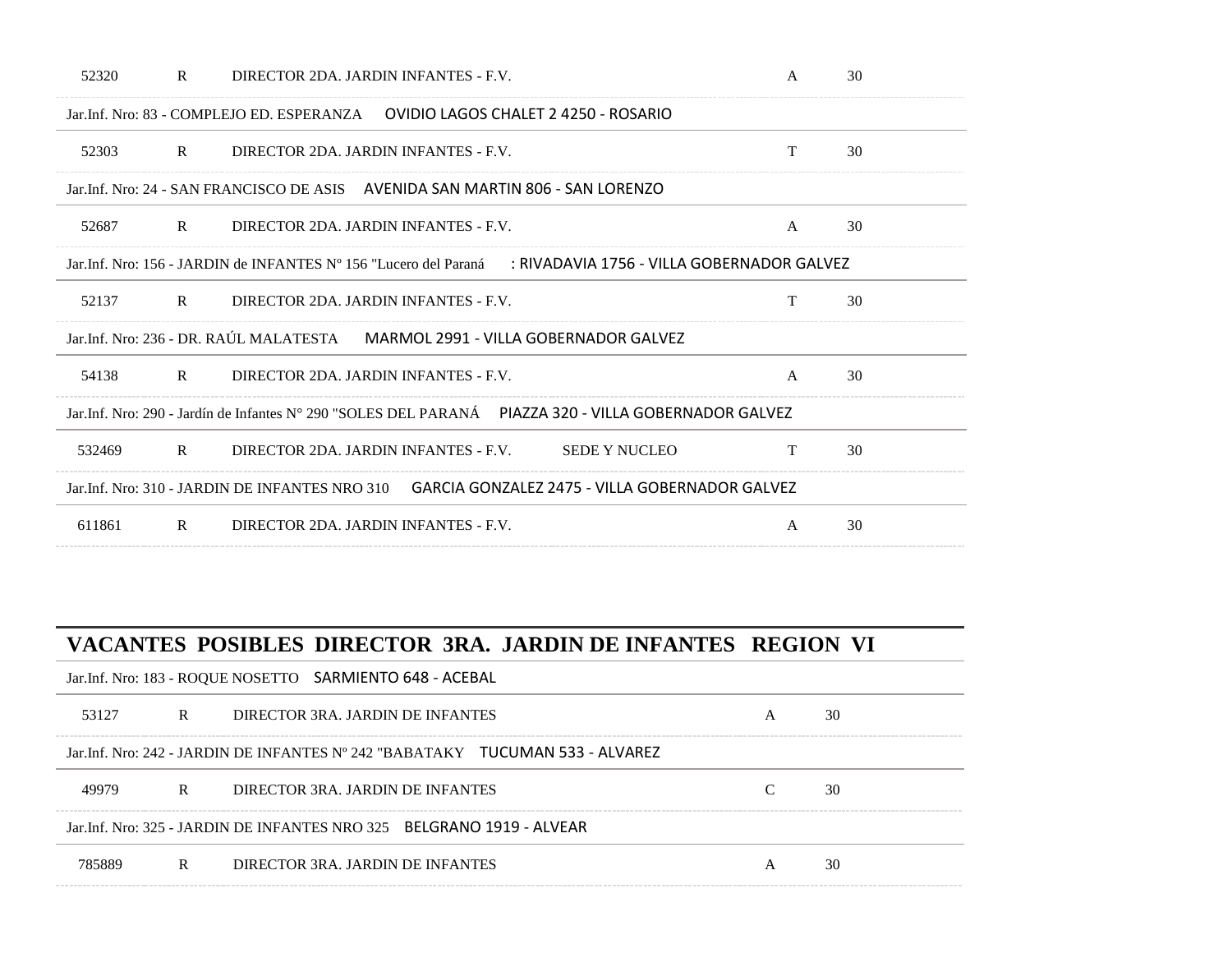| 531876 | $\mathbb{R}$ | DIRECTOR 3RA. JARDIN DE INFANTES                                                              | $\mathcal{C}$ | 30 |
|--------|--------------|-----------------------------------------------------------------------------------------------|---------------|----|
|        |              | Jar.Inf. Nro: 89 - LOS TRIGALES JUAN DOMINGO PERON 613 - FRAY LUIS BELTRAN                    |               |    |
| 52285  | $\mathbf{R}$ | DIRECTOR 3RA. JARDIN DE INFANTES - F.V.                                                       | A             | 30 |
|        |              | Jar.Inf. Nro: 327 - JARDIN DE INFANTES NRO 327 25 DE MAYO 1741 - PEREZ                        |               |    |
| 734662 | $\mathbb{R}$ | DIRECTOR 3RA. JARDIN DE INFANTES                                                              | A             | 30 |
|        |              | Jar. Inf. Nro: 331 - JARDIN DE INFANTES NRO 331 25 DE MAYO 1741 - PEREZ                       |               |    |
| 735123 | $\mathbf{R}$ | DIRECTOR 3RA. JARDIN DE INFANTES                                                              | A             | 30 |
|        |              | Jar. Inf. Nro: 326 - JARDIN DE INFANTES NRO 326<br>JUAN BAUTISTA ALBERDI 1190 - PUEBLO ESTHER |               |    |
| 734664 | R            | DIRECTOR 3RA. JARDIN DE INFANTES                                                              | A             | 30 |
|        |              | Jar.Inf. Nro: 314 - JARDÍN DE INFANTES NRO 314 LA PAZ S/N - PUERTO GENERAL SAN MARTIN         |               |    |
| 648524 | $\mathbb{R}$ | DIRECTOR 3RA. JARDIN DE INFANTES                                                              | A             | 30 |
|        |              | Jar.Inf. Nro: 315 - JARDÍN DE INFANTES NRO 315 PASAJE FRAY LUIS BELTRAN 840 - RICARDONE       |               |    |
| 648522 | $\mathbb{R}$ | DIRECTOR 3RA. JARDIN DE INFANTES                                                              | A             | 30 |
|        |              |                                                                                               |               |    |
|        |              | Jar. Inf. Nro: 302 - JARDIN DE INFANTES N°302<br>SARMIENTO 717 - ROLDAN                       |               |    |
| 608061 | R            | DIRECTOR 3RA. JARDIN DE INFANTES                                                              | A             | 30 |
|        |              | Jar.Inf. Nro: 199 - JUANITO LAGUNA     FRAY MAMERTO ESQUIU 6459 - ROSARIO                     |               |    |
| 53704  | P            | DIRECTOR 3RA. JARDIN DE INFANTES                                                              | A             | 30 |
|        |              | Jar.Inf. Nro: 229 - JARDÍN DE INFANTES Nº 229 "Camino de Hormiga<br>LINIERS BIS 306 - ROSARIO |               |    |
|        |              |                                                                                               |               |    |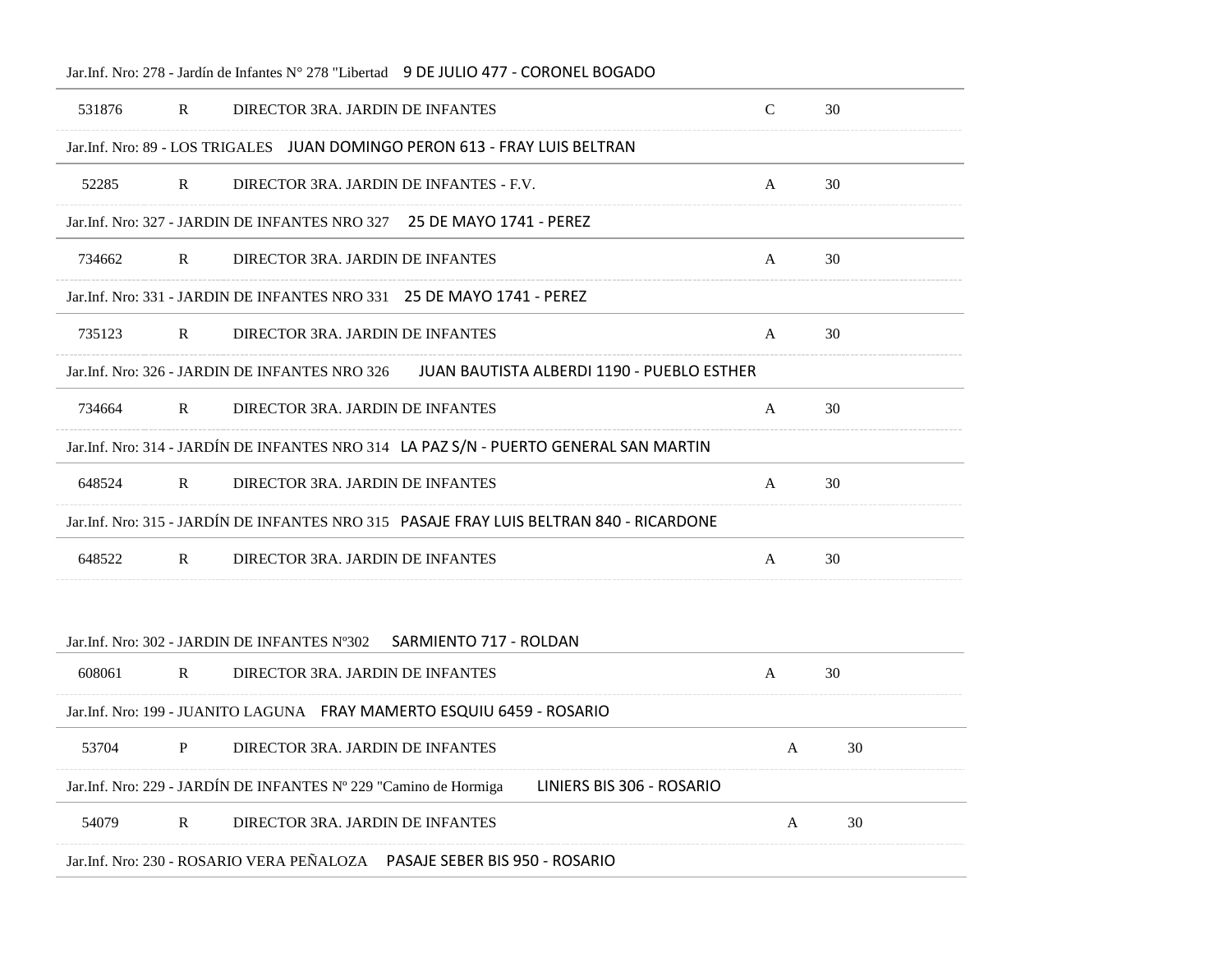| 54086                             | P            | DIRECTOR 3RA. JARDIN DE INFANTES                                                                | A             | 30 |
|-----------------------------------|--------------|-------------------------------------------------------------------------------------------------|---------------|----|
|                                   |              | Jar.Inf. Nro: 260 - JARDIN DE INFANTES N° 260 CALLE 2106 Nº 7015 - ROSARIO TÍO Rolo             |               |    |
| 734661                            | $\mathbb{R}$ | DIRECTOR 3RA. JARDIN DE INFANTES                                                                | $\mathcal{C}$ | 30 |
|                                   |              | Jar.Inf. Nro: 263 - JARDIN Nº 263 : OVIDIO LAGOS 5450 - ROSARIO                                 |               |    |
| 47002                             | $\mathbf{P}$ | DIRECTOR 3RA. JARDIN DE INFANTES                                                                | A             | 30 |
|                                   |              | Jar.Inf. Nro: 288 - Jardín de Infantes N° 288 "PABLO PICASSO LARREA 3228 - ROSARIO              |               |    |
| 525411                            | $\mathbf R$  | DIRECTOR 3RA. JARDIN DE INFANTES                                                                | A             | 30 |
|                                   |              | Jar.Inf. Nro: 312 - JARDÍN DE INFANTES NRO 312 : MITRE 5360 - ROSARIO                           |               |    |
| 53107                             | $\mathbf{R}$ | DIRECTOR 3RA. JARDIN DE INFANTES                                                                | M             | 30 |
|                                   |              | Jar.Inf. Nro: 334 - JARDIN DE INFANTES NRO 334  DERQUI 7581 - ROSARIO                           |               |    |
| 734659                            | $\mathbb{R}$ | DIRECTOR 3RA. JARDIN DE INFANTES                                                                | A             | 30 |
| Jar.Inf. Nro: 48 - EL CIELITO     |              | 9 DE JULIO 455 - SANTA TERESA                                                                   |               |    |
| 52573                             | $\mathbb{R}$ | DIRECTOR 3RA. JARDIN DE INFANTES                                                                | $\mathbf C$   | 30 |
|                                   |              | <b>ECUADOR 234 - SOLDINI</b><br>Jar.Inf. Nro: 328 - JARDIN DE INFANTES NRO 328                  |               |    |
| 730212                            | $\mathbf R$  | DIRECTOR 3RA. JARDIN DE INFANTES                                                                | A             | 30 |
|                                   |              | Jar.Inf. Nro: 146 - MA. DEL CARMEN CAVAZZANA    GABOTO 775 - TIMBUES                            |               |    |
| 52208                             | $\mathbf{R}$ | DIRECTOR 3RA. JARDIN DE INFANTES                                                                | Ι.            | 30 |
|                                   |              | Jar.Inf. Nro: 321 - JARDÍN DE INFANTES NRO 321 RIONDO Y CHUBUT - VILLA GOBERNADOR GALVEZ        |               |    |
| 683662                            | $\mathbf R$  | DIRECTOR 3RA. JARDIN DE INFANTES                                                                | T             | 30 |
|                                   |              | Jar.Inf. Nro: 322 - JARDÍN DE INFANTES NRO 322 20 DE JUNIO Y SAN LUIS - VILLA GOBERNADOR GALVEZ |               |    |
| 683663                            | $\mathbf R$  | DIRECTOR 3RA. JARDIN DE INFANTES                                                                | $\mathsf C$   | 30 |
| Jar.Inf. Nro: 177 - JARDIN Nº 177 |              | SARMIENTO 700 - VILLA MUGUETA                                                                   |               |    |
|                                   |              |                                                                                                 |               |    |